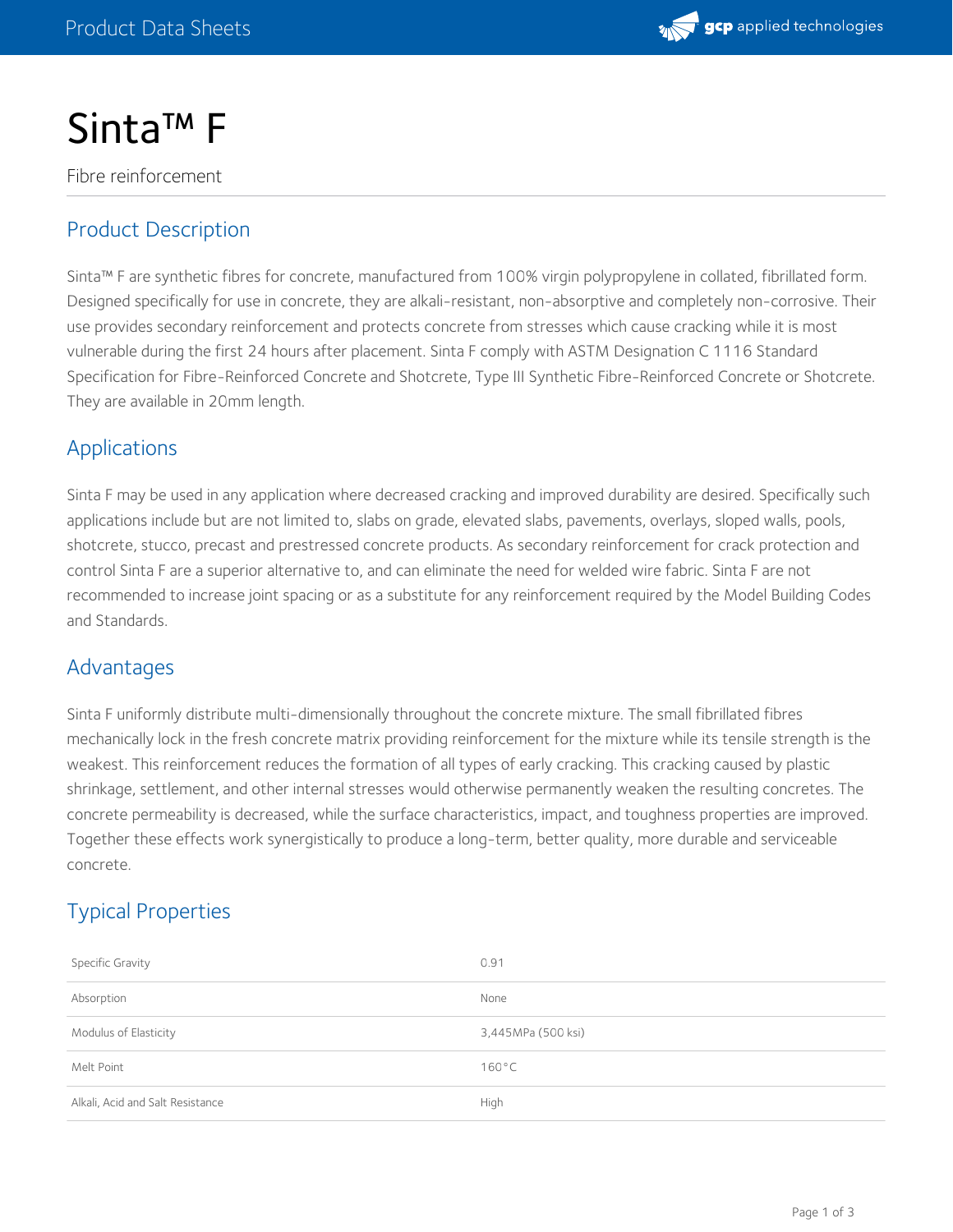# Compatibility with Other Admixtures

Sinta F are compatible with all admixtures from GCP Applied Technologies. Their action in concrete is purely mechanical and will not affect the hydration process. Each admixture should be added separately.

## Packaging

Sinta F are available in convenient Concrete-Ready™ Bags which are added, unopened, to the truck drum or central mixer. The specially designed cellulose fibre bag disintegrates and disperses its contents, 900g of Sinta F, throughout the mix.

## Architects' Specifications

Sinta F shall be 20mm collated, fibrillated polypropylene fibres as supplied by GCP Applied Technologies. Required dosage rate shall be as specified by the design engineer or architect. Sinta F shall be used in strict accordance with the supplier's recommendations and within time as specified in ASTM C 94. The fibres shall comply with ASTM Designation C 1116 Type III 4.1.3 and with applicable building codes. Certification of compliance shall be made available on request. Standard ACI 302 procedures for placing, finishing and curing shall be followed when using Sinta F.



## Mixing Requirements and Addition Rates

Sinta F may be added to concrete at any point during the batching or mixing process. Sinta F may be added to the aggregate during weighing or charging, or to the central mixer or truck before, during, or after charging. The load must be mixed at high speed for 5 minutes, or 70 revolutions, after the addition of Sinta F to ensure uniform distribution. The standard range of addition for Sinta F is 450 to 1,800g / m3 of concrete. Typically, 900g / m3 of Sinta F provides excellent results. Higher addition rates may be used to produce concrete when special properties are required.